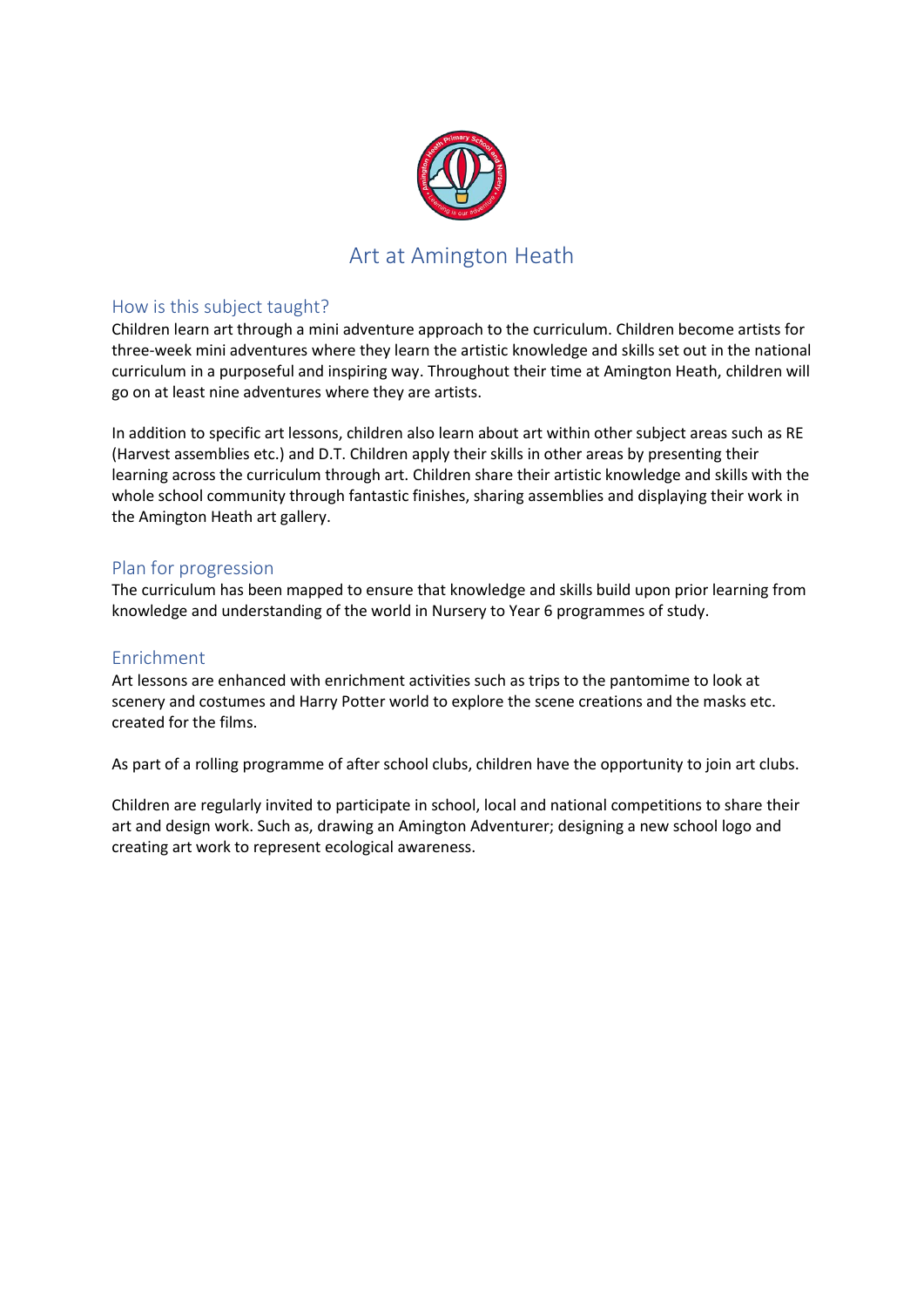# Mini Adventure Outcomes - Whole School progression in Art EYFS

| EIFJ                                                                                                                                                                                                                                                                                                   |                                                                                                                                                                                                                                                                                                                                                                                                                                                                                                                                                                |
|--------------------------------------------------------------------------------------------------------------------------------------------------------------------------------------------------------------------------------------------------------------------------------------------------------|----------------------------------------------------------------------------------------------------------------------------------------------------------------------------------------------------------------------------------------------------------------------------------------------------------------------------------------------------------------------------------------------------------------------------------------------------------------------------------------------------------------------------------------------------------------|
| What the children will be learning to do:                                                                                                                                                                                                                                                              | How to support/ teach this:                                                                                                                                                                                                                                                                                                                                                                                                                                                                                                                                    |
| EAD-0-3 years<br>Explore different materials, using all of their<br>senses to investigate them. Manipulate and<br>play with different materials.<br>Use their imagination as they consider what<br>they can do with different materials.<br>Make simple models which express their<br>different ideas. | Stimulate children's interest in modelling-<br>*Provide a wide range of found materials -<br>Junk, blocks, clay, soft wood, card, fabric and<br>materials of different textures.<br>*Provide appropriate tools and joining methods<br>for the materials offered<br>Encourage young children to explore<br>materials/resources finding out what they<br>are/ what they can do, and decide how they<br>want to use them.                                                                                                                                         |
| Enjoy drawing freely. Add some marks to their<br>drawings, which they give meaning to. For<br>example: "That says mummy." Make marks on<br>their picture to stand for their name.                                                                                                                      | Provide a wide range of stimulating equipment<br>to encourage children's mark-making.<br>Suggestions: • large-scale sensory play, such as<br>making marks with fingers in wet sand or in a<br>tray of flour • using sticks and leaves to make<br>marks during Forest school sessions • large<br>brushes with paint or water • dragging<br>streamers through puddles Once large-muscle<br>co-ordination is developing well, children can<br>develop small-muscle coordination. Playground<br>chalk, smaller brushes, pencils and felt pens will<br>support this |
| EAD-3-4 years<br>Create closed shapes with continuous lines and<br>begin to use these shapes to represent objects                                                                                                                                                                                      | Offer opportunities to explore scale-<br>*Long strips of wallpaper<br>*Child size boxes<br>*Different surfaces to work on- paving, floor,<br>tabletop, easel<br>Listen and understand what children want to<br>create before offering suggestions.<br>*Invite artist, craftspeople into the setting, as a<br>range of ideas for the children to draw on.<br>Help children to develop their drawing and<br>model-making. Encourage them to develop<br>own creative ideas.                                                                                       |
| <b>EAD- Reception age</b>                                                                                                                                                                                                                                                                              | *Provide children with a range of materials to<br>construct with<br>*Teach children different techniques for joining<br>materials<br>*Provide a range of materials and tools and<br>teach children how to use them with precision-<br>promote independence.                                                                                                                                                                                                                                                                                                    |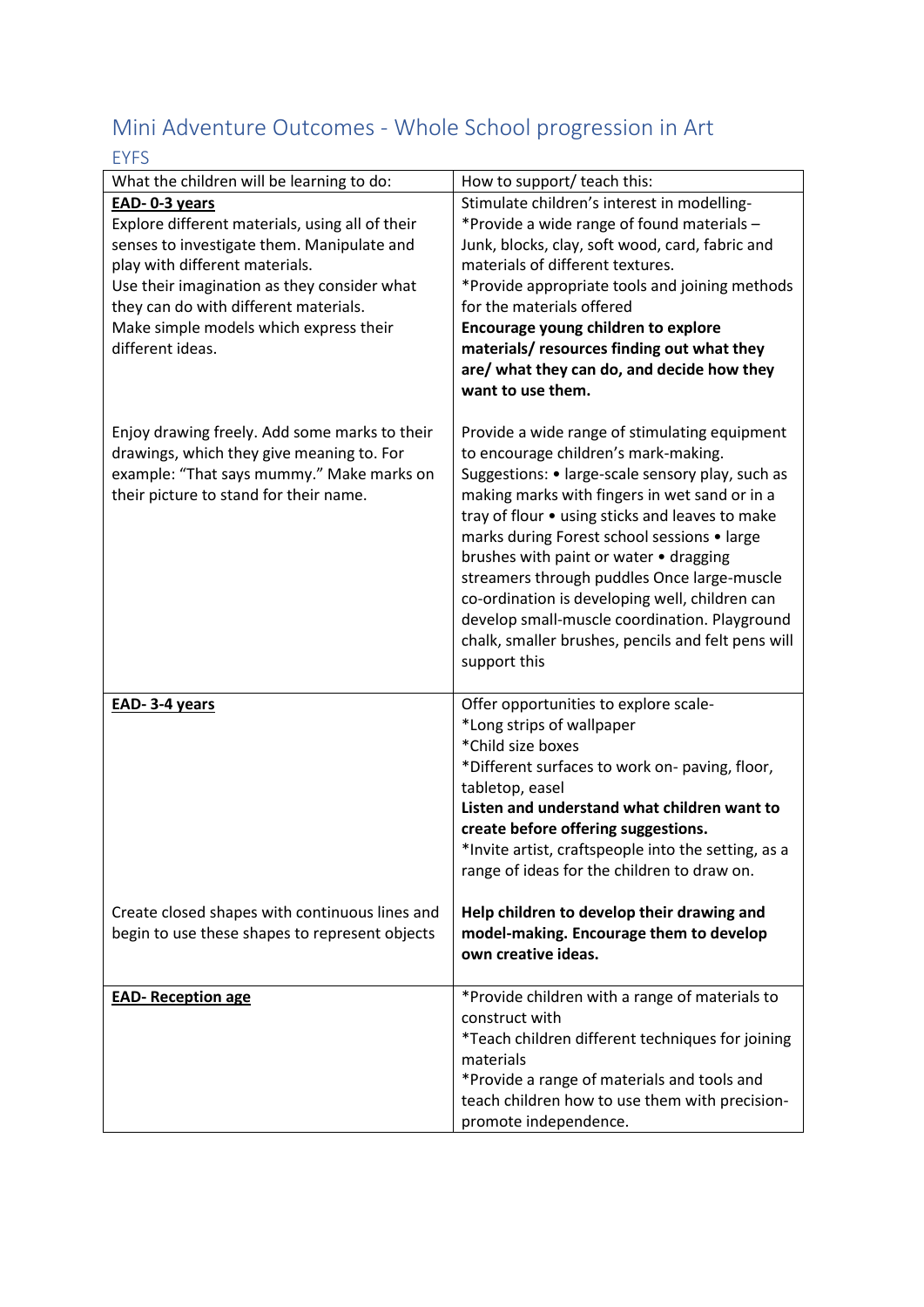### Year 1

| Mini       | <b>Outcomes</b>                                                                                                                                                                                                                                                                                                                                                                                                                |
|------------|--------------------------------------------------------------------------------------------------------------------------------------------------------------------------------------------------------------------------------------------------------------------------------------------------------------------------------------------------------------------------------------------------------------------------------|
| adventure  |                                                                                                                                                                                                                                                                                                                                                                                                                                |
| Memory Box | <b>SUMMARY</b> - In Memory Box, children will develop their pencil skills to<br>create drawings of old toys based on their observational skills. They<br>will use cross hatching and stippling to add shade and texture.<br><b>Key Adventure Outcomes;</b><br>1. Use drawing to share ideas and imagination<br>2. Develop a wide range of techniques to show line and texture<br>3. Learn about the work of a range of artists |

| Mini        | Outcomes                                                                   |
|-------------|----------------------------------------------------------------------------|
| adventure   |                                                                            |
| Superheroes | <b>SUMMARY</b> - In Superheroes children will develop their understanding  |
|             | of colour through colour mixing in paint to create colour wheels. They     |
|             | will develop and explore Picasso, creating a final piece of abstract art - |
|             | a self-portrait.                                                           |
|             | <b>Key Adventure Outcomes;</b>                                             |
|             | 1. Use drawing to share ideas and imagination                              |
|             | 2. Develop a wide range of techniques to show line and texture             |
|             | 3. Learn about the work of a range of artists                              |

## Year 2

| Mini           | <b>Outcomes</b>                                                             |
|----------------|-----------------------------------------------------------------------------|
| adventure      |                                                                             |
| The Great Fire | <b>SUMMARY</b> – Using watercolours, pastels and charcoal, children explore |
| of London      | narrative art. They use Claude Monet's Houses of Parliament as              |
|                | inspiration and then create their own piece, basing it on the key events    |
|                | of the Great Fire of London.                                                |
|                | <b>Key Adventure Outcomes;</b>                                              |
|                | 1. To use a range of materials                                              |
|                | 2. To use painting to share ideas                                           |
|                | 3. To learn about a range of artists                                        |

## Year 3

| Mini           | Outcomes                                                                |
|----------------|-------------------------------------------------------------------------|
| adventure      |                                                                         |
| Gods and       | <b>SUMMARY</b> - Using coloured pencils, children observe and copy the  |
| <b>Mortals</b> | designs on Greek Pottery before using it as inspiration to create their |
|                | own pot designs. They use clay to create their own pots in the style of |
|                | the Ancient Greeks.                                                     |
|                | <b>Key Adventure Outcomes;</b>                                          |
|                | 1. To improve mastery of art techniques and sculpture                   |
|                | 2. Learn about great artists in history                                 |
|                | 3. Create sketchbooks to record observations and review ideas           |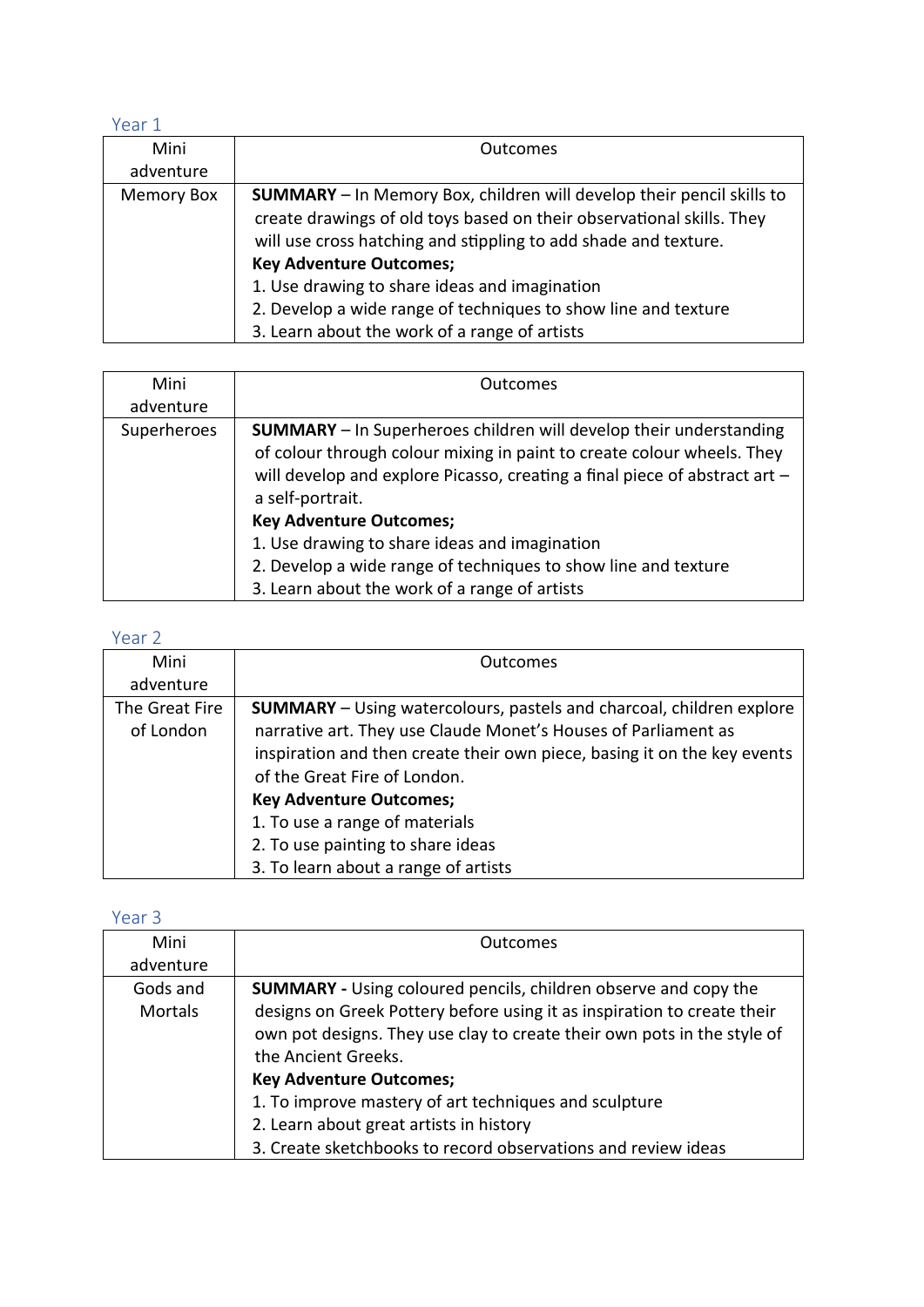| Mini                            | Outcomes                                                                                                                                                                                                                                                                                                                                                                                                                                                                                                                                 |
|---------------------------------|------------------------------------------------------------------------------------------------------------------------------------------------------------------------------------------------------------------------------------------------------------------------------------------------------------------------------------------------------------------------------------------------------------------------------------------------------------------------------------------------------------------------------------------|
| adventure                       |                                                                                                                                                                                                                                                                                                                                                                                                                                                                                                                                          |
| A Journey<br>Down The<br>Amazon | <b>SUMMARY</b> - Using Henri Rousseau as inspiration, the children master<br>the techniques needed to work successfully with charcoal and pastels.<br>They polish their skills in their sketchbooks before creating a final<br>piece.<br><b>Key Adventure Outcomes:</b><br>1. To create sketchbooks to record, review and revisit their work<br>2. To improve their mastery of art and design techniques-drawing<br>with charcoal/pastel and collage<br>3. Explore and evaluate the work of great artists in history - Henri<br>Rousseau |

## Year 4

| Mini              | Outcomes                                                                                                                                                                                                                                                                                                                                                                                                                                                                                                                       |
|-------------------|--------------------------------------------------------------------------------------------------------------------------------------------------------------------------------------------------------------------------------------------------------------------------------------------------------------------------------------------------------------------------------------------------------------------------------------------------------------------------------------------------------------------------------|
| adventure         |                                                                                                                                                                                                                                                                                                                                                                                                                                                                                                                                |
| <b>Blue Abyss</b> | <b>SUMMARY</b> - Children create line drawings in their sketchbooks taking<br>inspiration from under the sea. They translate their line drawings into<br>patterns on material and use this to create Batik designs. Their final<br>Batik piece links to the book, Flotsam.<br><b>Key Adventure Outcomes;</b><br>1. To create sketch books to record their observation and use them to<br>review and revisit ideas<br>2. To improve their mastery of design techniques<br>3. Learn about great designers and artists in history |

# Year 5

| Mini      | Outcomes                                                                     |
|-----------|------------------------------------------------------------------------------|
| adventure |                                                                              |
|           | <b>SUMMARY</b> - Children use Celeste Mogador's work as inspiration to       |
| Mayans    | create their own Mayan Masks. They explore her designs and then take         |
|           | inspiration from Mayan art to create their own sketches. They use a          |
|           | mix of media $-$ pencils, pastels and paints $-$ to design and then create a |
|           | final mask using Modroc and beading.                                         |
|           | <b>Key Adventure Outcomes;</b>                                               |
|           | 1. To create sketch books to record their observations and use them to       |
|           | review and revisit ideas                                                     |
|           | 2. To improve their mastery of art and design techniques, including          |
|           | drawing, painting and sculpture with a range of materials [for example,      |
|           | pencil, charcoal, paint, clay]                                               |
|           | 3. To find out about great artists, architects and designers in history.     |